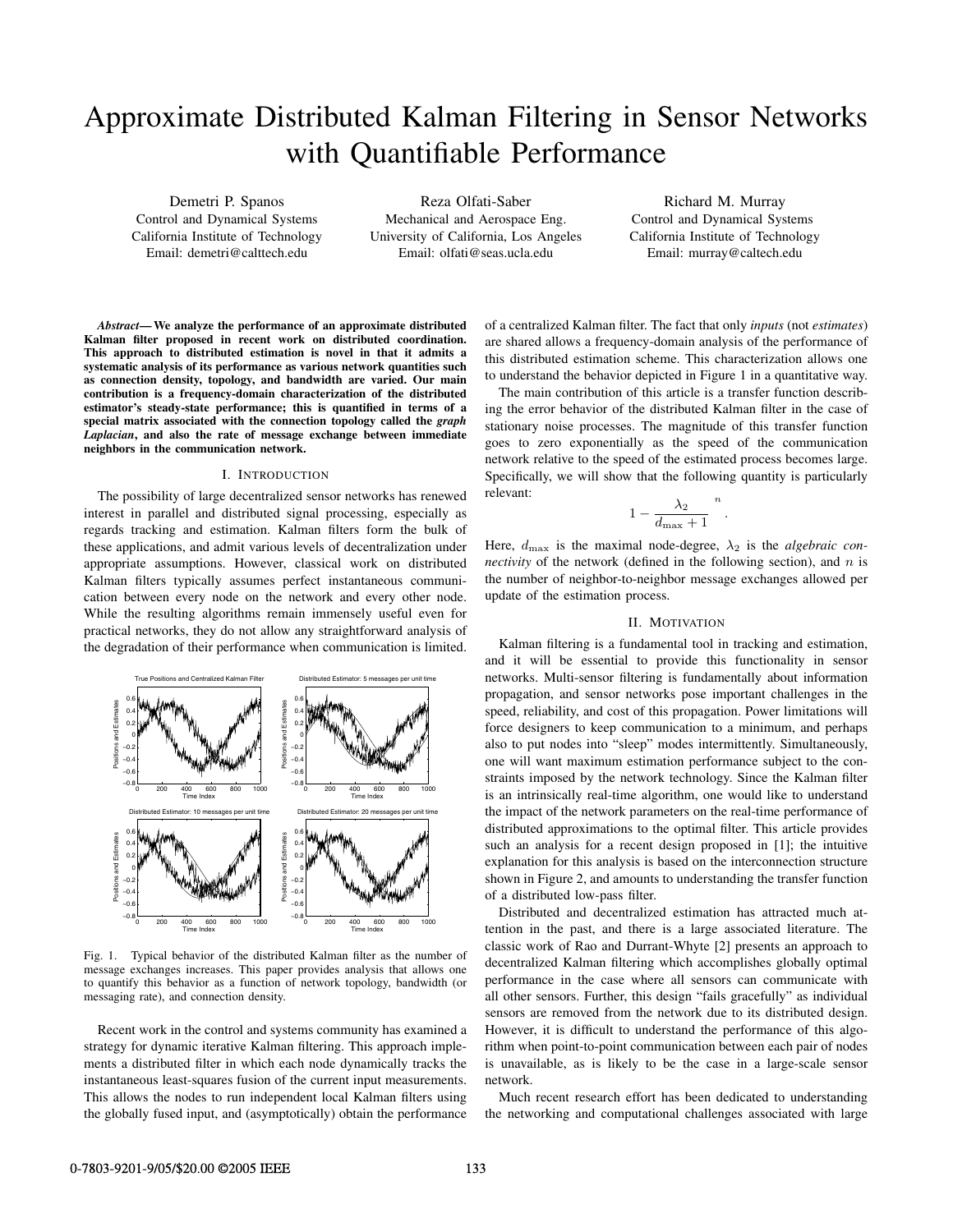

Fig. 2. The structure of the distributed Kalman filter proposed in Spanos, Olfati-Saber, and Murray [1].

sensor networks having only limited communication and routing capabilities. The work of Estrin, Govindan, Heidemann, and Kumar in [3], as well as that of Akyildiz, Su, Sankarasubramniam, and Cayirci [4] present excellent surveys of the challenges associated with this new technology. The work of Zhao, Shin, and Reich [5] addresses similar challenges in dynamically fusing the information collected by a large network of sensors, while incorporating the costs associated with excessive communication and computation. This problem has significant implications for networking protocols; this aspect of sensor networks is addressed in the work of Heinzelman, Kulik, and Balakrishnan [6].

The dynamics of coordination mechanisms in networks has attracted much attention in the control and systems community; we refer the reader to the works of Olfati-Saber and Murray [7], Jadbabaie, Lin, and Morse [8], and references therein for an introduction to recent developments in this area. The former article presents a decentralized "diffusion" mechanism for obtaining weighted averages of individual agent inputs in the face of delays and link loss. The work of Mehyar *et al.* [9] shows that this can be successfully translated to a truly asynchronous peer-to-peer system operating on a TCP/IP network<sup>1</sup>. Finally, the averaging mechanism is generalized to develop real-time tracking of optimally fused least-squares estimates and an associated decentralized Kalman filter in Spanos, Olfati-Saber, and Murray [1].

The convergence performance of these diffusion-based designs depends on the *algebraic connectivity* of the network, which is the smallest positive eigenvalue of the associated *Laplacian* matrix (see the article by Merris [10] for graph-theoretic fundamentals regarding the Laplacian). In the case where centralized topology information is available *a priori*, the work of Xiao and Boyd [11] provides very useful results for optimizing this convergence rate. Additional work by Xiao, Boyd, and Lall [12] provides an analogous rate optimization for the static least-squares fusion problem.

## III. NOTATION AND ASSUMPTIONS

We consider a set V of N sensor nodes, each labeled  $i =$  $1, 2, \ldots, N$ . These sensors communicate on a network modeled as

<sup>1</sup>An extension to a fully asynchronous lossy broadcast channel is available, but it is fairly technical. Thus, despite its obvious relevance to sensor networks, we omit discussion of this version of the algorithm due to length limitations.

a graph  $G = (V, E)$ , where the edge  $(i, j)$  is in E if and only if nodes  $i$  and  $j$  can exchange messages with each other. We denote the neighborhood of node  $i$  by  $N_i$ . Note that this can represent either the physical communication links or some other overlay network imposed with routing. We again remark that this mechanism can be generalized to a realistic fully asynchronous version (see [9]).

We assume that the graph  $G$  is connected, and for the sake of this paper, static. See the work in [7], [13], [9], and [14] for extensions of this mechanism to switching-topologies, randomly failing links, asynchronous peer-to-peer operation, and arbitrary splitting and merging of subnetworks.

A global physical process with state  $p \in \mathbb{R}^m$  evolves according to the discrete-time system

$$
\mathbf{p}(t+1) = A\mathbf{p} + \mathbf{w}(t)
$$

where  $A \in \mathbb{R}^{m \times m}$  and  $\mathbf{w}(t)$  is zero-mean Gaussian noise with covariance matrix Q*w*. The process initial condition is also distributed as a multivariate Gaussian with expectation  $\mathbf{p}_0$  and covariance  $Q_0$ . We suppose that the process parameters  $A, Q_w, Q_0$  and  $p_0$  are all available to every member of the network, in order to run local Kalman filters.

Each sensor takes measurements of the physical process according to the equation

$$
\mathbf{y}_i(t) = \mathbf{p}(t) + \mathbf{n}_i(t).
$$

The noise processes  $\mathbf{n}_i(t) \in \mathbb{R}^{m \times m}$  are each independent zero-mean Gaussian with covariance  $Q_i(t)$ .

*Our central assumption is that the network is "at least as fast as the physical process"*, in the sense that for each physical update index t, the network carries out  $n > 1$  message exchanges on each edge. The work in [1] presents a mechanism for message exchange and decentralized estimation that is equivalent to a purely local Kalman filter for  $n = 0$ , and achieves the performance of the global Kalman filter in the limit as  $n$  becomes large. This result stems from the independence of the noise processes, which implies that it is sufficient to perform the spatial fusion before the time-propagation. It is thus sufficient for each sensor to run a local Kalman filter, taking as inputs the instantaneous spatial least-squares fusion of the input measurements

$$
\mathbf{y}_{LS}(t) = \begin{pmatrix} Q_i^{-1}(t) & -1 \\ i \in V & i \in V \end{pmatrix} Q_i^{-1}(t) \mathbf{y}_i(t)
$$

and the associated spatially-fused covariance

$$
Q_{LS}(t) = \bigg|_{i \in V} Q_i^{-1}(t) \bigg|^{-1}
$$

.

The distributed filter proposed in [1] provides a mechanism for tracking the average of the inverse-covariance-weighted measurements

$$
\bar{\mathbf{y}}(t) = \frac{1}{N} \quad Q_i^{-1}(t) \mathbf{y}_i(t)
$$

and the time-varying average inverse-covariance

$$
\bar{Q}(t) = \frac{1}{N} \quad Q_i^{-1}(t) \quad .
$$

Clearly, these two quantities are sufficient to reconstruct  $y_{LS}(t)$ by solving a linear system of equations at each time  $t$ . Further, knowledge of the number of nodes (available, for example, from a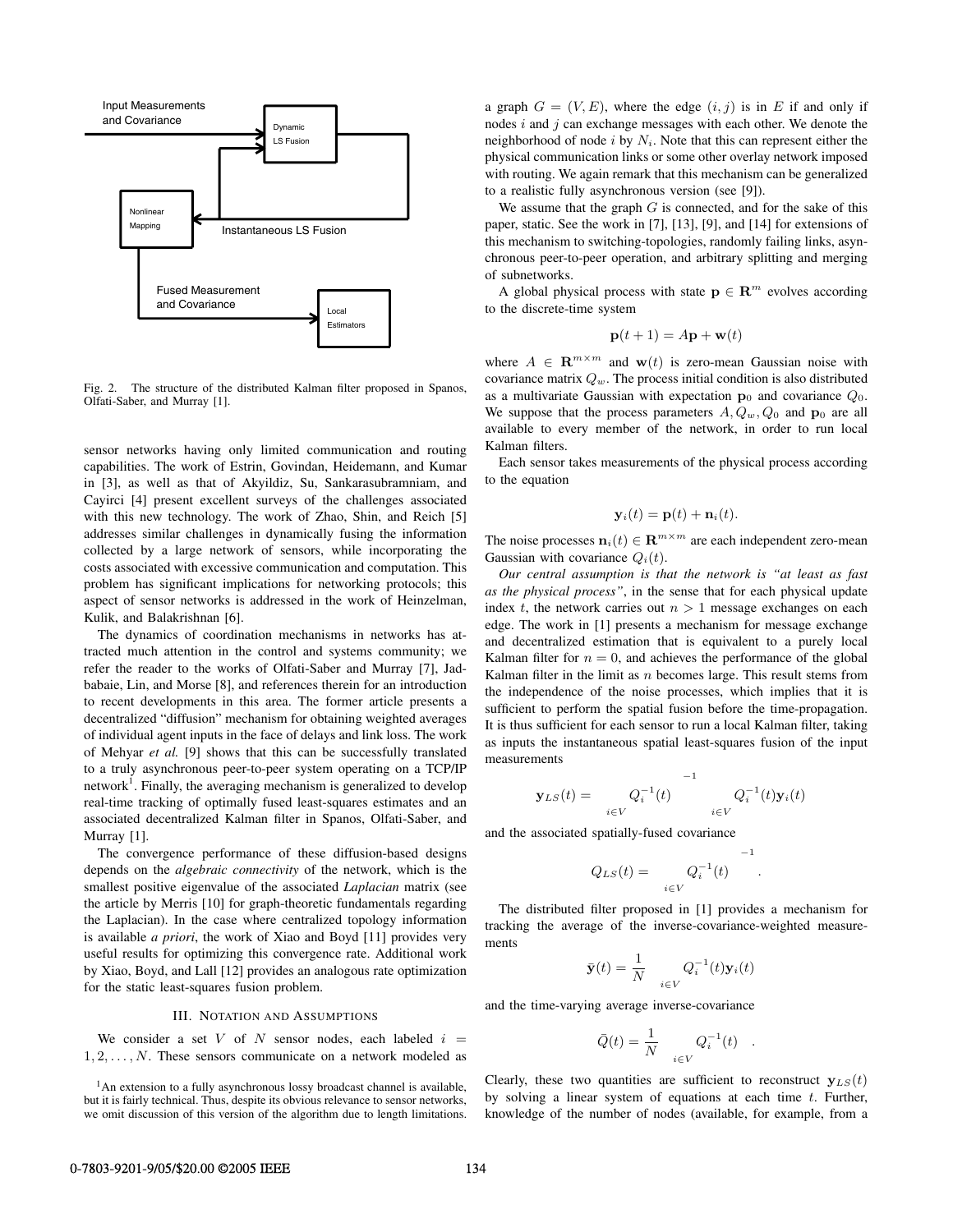distributed minimum spanning tree) allows one to find the associated covariance signal.

The algorithm requires each node to maintain a vector variable **x**<sub>*i*</sub>(t) ∈ **R**<sup>*m*</sup> and a matrix variable  $M_i(t)$  ∈ **R**<sup>*m*×*m*</sup>. These are all initialized to  $Q_i^{-1}(0)\mathbf{y}_i(0)$  and  $Q_i^{-1}(0)$  respectively. The algorithm run at each node is as follows:

for each time t

$$
\mathbf{x}_{i} \leftarrow \mathbf{x}_{i} + Q_{i}^{-1}(t)\mathbf{y}_{i}(t) - Q_{i}^{-1}(t-1)\mathbf{y}_{i}(t-1)
$$
\n
$$
M_{i} \leftarrow M_{i} + Q_{i}^{-1}(t) - Q_{i}^{-1}(t-1)
$$
\nfor  $k = 1, 2, ..., n$ \n
$$
\mathbf{x}_{i} \leftarrow \mathbf{x}_{i} + \gamma \quad \sum_{j \in N_{i}} (\mathbf{x}_{j} - \mathbf{x}_{i})
$$
\n
$$
M_{i} \leftarrow M_{i} + \gamma \quad \sum_{j \in N_{i}} (M_{j} - M_{i})
$$
\nend

end

It was shown in [1] that this algorithm makes each  $x_i$  and  $M_i$  track  $\bar{y}$  and  $\bar{Q}$  respectively and so each node can thus locally compute  $M_i^{-1}$ **x**<sub>i</sub> and  $(NM_i)^{-1}$ , treating these as approximations to **y**<sub>*LS*</sub> and  $Q_{LS}$ . The algorithm described tracks  $\bar{y}$  and  $\bar{Q}$  with zero error in "steady-state"<sup>2</sup>. This asymptotic result holds for arbitrary network interconnection and for arbitrary  $n$ , but the transient performance of the system depends on the network topology, connection density, and the number of messages per unit time  $n$  (a proxy for bandwidth).

The parameter  $\gamma$  is a stepsize, and must be chosen to ensure stability of the updating scheme. This is somewhat tricky in that stability can, in principle, depend on the graph structure of the network. A necessary and sufficient condition for stability under arbitrary interconnection of the sensors is  $\gamma d_{\text{max}} < 1$ , where  $d_{\text{max}}$ is the maximum node-degree in the network. There is a "natural" choice

$$
\gamma = \frac{1}{d_{\max}+1}
$$

which has the property that if every sensor is connected to every other sensor, the global Kalman filter performance is recovered with a single message exchange per unit time, i.e. even with  $n = 1$ . Thus, with  $\gamma$  as above and complete interconnection this scheme is equivalent to that of Rao and Durrant-Whyte [2]. We will assume hereafter that  $\gamma$  is chosen in this way. This will only affect the constants entering the expressions to come, and not any of the qualitative results.

Finally, we will make use of the *Laplacian* matrix associated with the graph  $G$ . The Laplacian is defined as follows:

$$
L_{ij} = -1 \text{ if } (i, j) \in E \text{, else } 0
$$
  

$$
L_{ii} = - L_{ij}.
$$
  

$$
j \neq i
$$

This is a symmetric positive-semi-definite matrix, and the assumption that  $G$  is connected implies that  $L$  has exactly one zero eigenvalue and associated eigenvector **1** (the vector of all ones). Thus, repeated multiplication of a vector by  $(I - \gamma L)$ , where I is the  $N \times N$  identity, drives each component of the vector to the average of the components of the initial vector (see [7]).

Note that each component of the  $x_i$  and  $M_i$  variables is updated independently. If for any one such component, we consider all the associated values across the network stacked in a vector  $\mathbf{v} \in \mathbb{R}^{N}$ , then the action of the inner update loop can be viewed as the following multiplication:

$$
\mathbf{v} \leftarrow (I - \gamma L)^n \mathbf{v}.\tag{1}
$$

The inner loop is precisely a Laplacian updating scheme for tracking the instantaneous average of the covariance-weighted measurements and the inverse-covariance matrices. Thus, the eigenvalues of the Laplacian matrix determine the convergence properties of the inner update loop. In particular, the smallest positive eigenvalue of the Laplacian, denoted  $\lambda_2$ , allows us to derive a bound on the worstcase convergence rate. This quantity is known in graph theory as the *algebraic connectivity*, and is strongly tied to connectivity properties of the graph (see [10] for a comprehensive exposition).

## IV. PERFORMANCE ANALYSIS

In this section we will show a transfer function characterizing the performance of the distributed estimator in the case where the noise covariance has reached steady-state, i.e. all the covariance matrices  $Q_i(t)$  are hereafter assumed constant, and we assume that the update loop for the  $M_i$  matrices has converged. This may seem a trivializing assumption in the context of sensor networks where estimated processes are likely to exhibit non-stationary statistics, and so some comments are in order.

First, let us provide some intuition for the distributed estimation scheme. At each time instant, each node has an estimate of the globally fused measurement inputs, and the globally fused covariance. This allows the sensor to implement an *approximation* to the global Kalman filter. For stationary noise, the global Kalman filter is just a Linear Time-Invariant (LTI) system parametrized by the covariance matrix and the process parameters. If the covariance matrices reach a limit, the matrices  $M_i$  converge exponentially (in time) to the average inverse covariance, and so each node rapidly "discovers" the covariance matrix associated with the global steady-state Kalman filter.

The distributed filter is inherently adaptive; if the covariance matrices begin changing again, approaching another steady-state value, the algorithm automatically tracks this change and finds the new covariance matrix to be used in the Kalman filter. Thus, analysis of the steady-state case is justified, either for slowly-varying error statistics, or for processes where the time-variation of the statistics is "bursty", remaining constant for large periods of time (relative to the update time-scale of the network).

Now, let us denote the transfer function of the global steadystate Kalman filter  $K(z)$ , an  $m \times m$  matrix of transfer functions (determined by Q*LS*); under the assumptions of this section, each sensor has already calculated Q*LS* and can thus implement this filter locally. The nominal input to the filter is  $y_{LS}(t)$ , but each node must instead use the following local estimate as input:

$$
M_i^{-1} \mathbf{x}_i(t) = N Q_{LS} \mathbf{x}_i(t).
$$

Since the quantity NQ*LS* is just a constant matrix-gain for the steady-state filter, it suffices to examine the dynamics of the local estimates  $\mathbf{x}_i(t)$ , and how these variables relate to the "desired value"  $(NQ_{LS})^{-1}$ **y**<sub>*LS*</sub>. In order to do so, let us introduce the notation  $\tilde{y}$  and  $\tilde{\mathbf{x}}$  denoting the stacked vectors of the  $\mathbf{y}_i(t)$  and  $M_i^{-1}\mathbf{x}_i(t)$  vectors, i.e.

$$
\begin{array}{rcl}\n\tilde{\mathbf{y}} & = & \mathbf{y}_1^T, \mathbf{y}_2^T \dots \mathbf{y}_N^T \quad \text{if} \\
\tilde{\mathbf{x}} & = & M_1^{-1} \mathbf{x}_1^T, M_2^{-1} \mathbf{x}_2^T \dots M_N^{-1} \mathbf{x}_N^T \quad \text{if} \\
\end{array}.
$$

<sup>&</sup>lt;sup>2</sup>Here "steady-state" means that both the measurements and the covariance matrices approach a limit as  $t \to \infty$ . For example, this assumption is reasonable when estimating moving objects that occasionally halt for significant periods of time.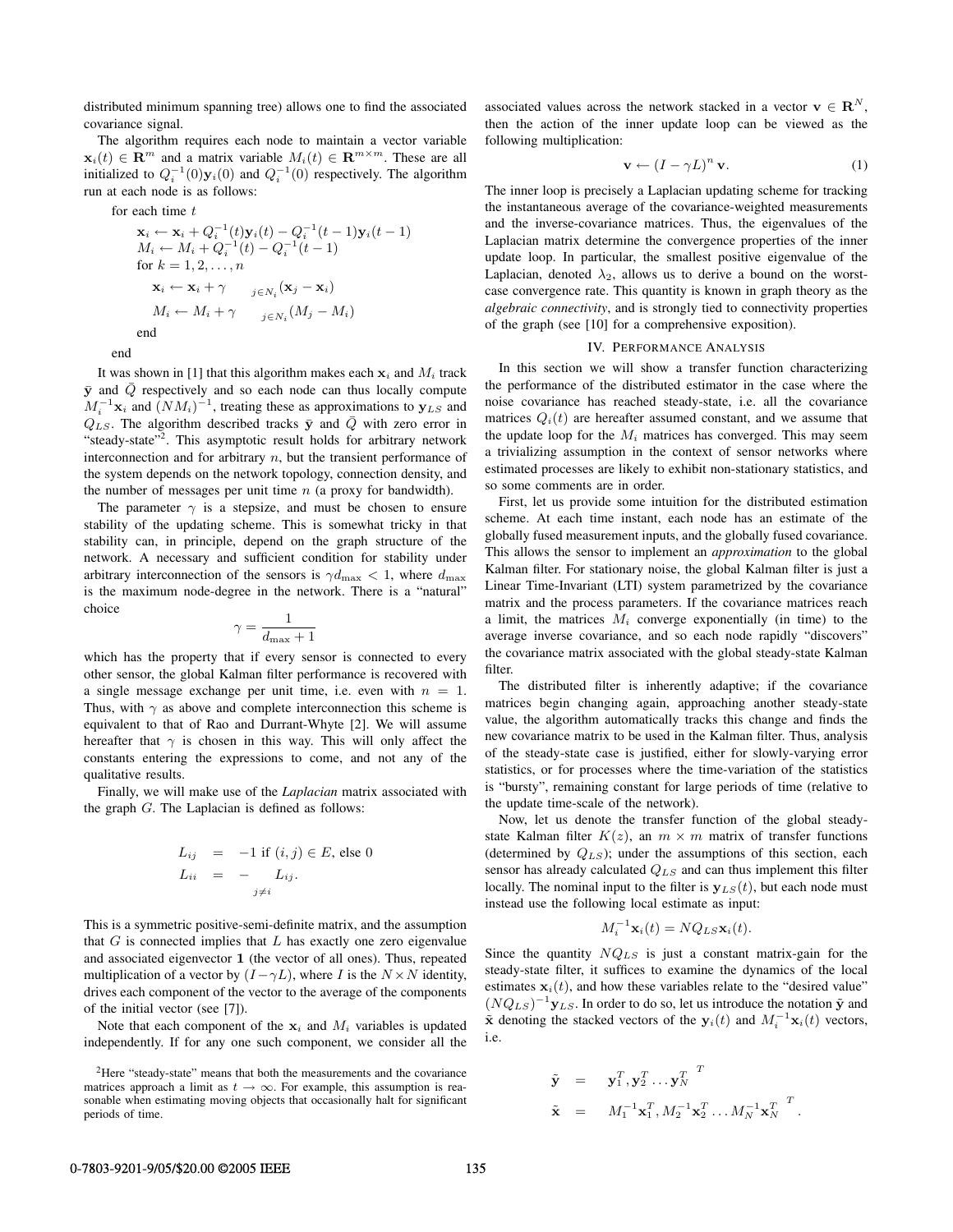

Fig. 3. The steady-state behavior of the distributed filter is equivalent to a global Kalman filter with a prefiltered input. The performance analysis of this article is based on quantifying how close the prefilter is to unity.

Here the superscript  $T$  denotes transposition. Note that when the covariance matrices are constant in time, the nominal input **y***LS* is related to the vector  $\tilde{y}$  by a constant matrix multiplication:

$$
\mathbf{y}_{LS} = P_{LS}\tilde{\mathbf{y}} = Q_{LS} \ \ Q_1^{-1} \ Q_2^{-1} \ \dots \ Q_N^{-1} \ \tilde{\mathbf{y}}.
$$

Now, the local estimates  $M_i^{-1}$ **x**<sub>*i*</sub> are just the outputs of the spatial averaging filter described in the previous section. Specifically, the inputs to this filter are the local covariance matrices and the local measurements; in general the spatial averaging filter is nonlinear in an input-output sense because of the input nonlinearity  $Q_i^{-1}(t)\mathbf{y}_i(t)$ and the output nonlinearity  $M_i^{-1}$ **x**<sub>*i*</sub>(*t*).

However, when the covariance matrices are constant and the update of the M*<sup>i</sup>* matrices has converged, the overall input-output behavior of the spatial averaging filter is *linear* as a mapping from the local measurement signals  $y_i(t)$  to the local estimate signals  $M_i^{-1}x_i(t)$ . Thus, there is some  $Nm \times Nm$  matrix of transfer functions, call it  $H(z)$ , such that

$$
\tilde{\mathbf{x}}(z) = H(z)\tilde{\mathbf{y}}(z).
$$

This lets us make a simple but intuitively useful statement:

*In steady-state, the performance loss associated with the distributed estimation design is equivalent to premultiplication of the global Kalman filter by a low-pass filter determined by the network topology and speed.*

This situation is depicted in Figure 3. In order to quantify the performance loss, we simply need to understand the frequency response of this low-pass filter. We will do so by characterizing the *error transfer function*, which is a high-pass filter.

To do so, let us recall that each  $M_i^{-1}$ **x**<sub>*i*</sub> tracks **y**<sub>*LS*</sub> with zero steady-state error. This implies that the DC gain of  $H$  is just

$$
H(1) = P_{LS}^T P_{LS}^T \dots P_{LS}^T
$$
.

Now, we want to consider the the error signal

$$
\mathbf{e} = \tilde{\mathbf{x}} - \mathbf{y}_{LS}^T \mathbf{y}_{LS}^T \dots \mathbf{y}_{LS}^T ,
$$

and the transfer function from  $\tilde{y}$  to  $e(z)$ 

$$
H_{\mathbf{e}\tilde{\mathbf{y}}}(z) = H(z) - P_{LS}^T P_{LS}^T \dots P_{LS}^T.
$$

Note that this transfer function is zero at  $z = 1$  by construction. Furthermore, we know that this system has the structure of  $m$ decoupled subsystems (one for each component of  $x_i$ ). Up to a constant matrix scaling determined by the covariance matrices, each such subsystem has transfer function of the following form

$$
G(z) = \frac{1}{N} \mathbf{1} \mathbf{1}^T
$$
  
-(1 - z<sup>-1</sup>)(I - \gamma L)<sup>n</sup> I - z<sup>-1</sup>(I - \gamma L)<sup>n</sup> <sup>-1</sup>.

This follows from the inner-loop Laplacian update operation (1), and the first-order differencing operation in the outer loop. We will further decompose these subsystems by exploiting the fact that the Laplacian is a symmetric matrix, and admits a spectral decomposition

$$
L = 0 \cdot \mathbf{11}^T + \lambda_i P_i
$$

where the  $P_i$  terms are orthogonal projections onto mutually orthogonal subspaces and the  $\lambda_i$  terms are strictly positive eigenvalues (ordered from smallest to largest). Recall that the first term, corresponding to the nullspace of L, is known *a priori* because of the structure of the Laplacian matrix. Applying this formula for  $L$  in the above equation, we obtain

$$
G(z) = \frac{(1 - \gamma \lambda_i)^n (z - 1)}{z - (1 - \gamma \lambda_i)^n} P_i.
$$

Note that all of these terms are zero at  $z = 1$ , in accordance with our previous statement regarding  $H_{\text{eV}}(z)$ .

We have now decomposed the error transfer function (up to a block-diagonal matrix scaling) into  $Nm$  independent subsystems, each with trivial pole-zero structure. Specifically, they all share a common zero at  $z = 1$ , and each have a single pole of the form  $z = (1 - \gamma \lambda_i)^n$ . Our assumption regarding  $\gamma$  implies that the largest such term is  $(1 - \gamma \lambda_2)^n$ . This allows us to bound the error transfer function as follows:

$$
||H_{\mathbf{e}\tilde{\mathbf{y}}}(z)|| \leq \frac{C(1-\gamma\lambda_2)^n(z-1)}{z-(1-\gamma\lambda_2)^n}
$$
 (2)

where C is a constant determined by the covariance matrices.

# V. THE IMPACT OF THE NETWORK: TOPOLOGY, DENSITY, AND BANDWIDTH

The bound we have derived in the previous section allows us to quantify the performance of the distributed estimation scheme as a function of the network parameters  $\lambda_2$ ,  $\gamma$ , and n. As a simple verification of our claim that the distributed scheme reduces to perfect estimation under complete interconnection, we will make use of the fact that for a complete graph

$$
\lambda_i = d_{\max} + 1
$$

for all  $i > 1$ . Combining this fact, our choice of  $\gamma$  from before, and the bound from the previous section, we obtain

$$
H_{\mathbf{e}\tilde{\mathbf{y}}} = 0
$$

for all  $n > 1$ , which implies that the global Kalman filter performance is achieved with a single message exchange on each link per unit time.

In general, we can understand the performance of this system by the following quantity:

$$
1-\frac{\lambda_2}{1+d_{\max}}^n
$$

.

#### 0-7803-9201-9/05/\$20.00 © 2005 IEEE 136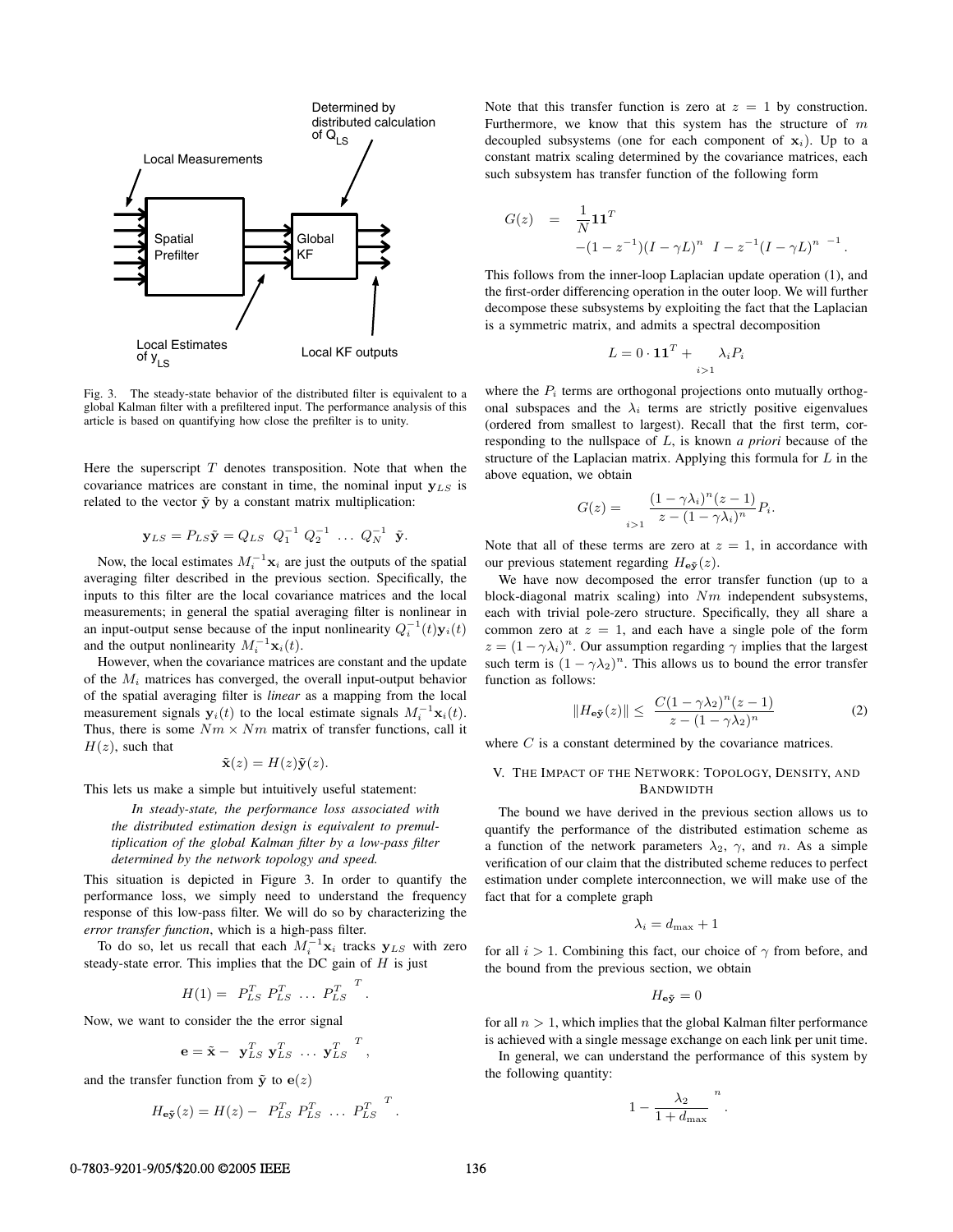

Fig. 4. The algebraic connectivity  $\lambda_2$  for a few graphs. This quantity plays a central role in analyzing the performance of the distributed estimator.

As this quantity tends to zero, the performance of the distributed estimator approaches that of a centralized Kalman filter. Specifically we can study this quantity as a function of the three factors that are likely to vary across real-world sensor networks: topology, connection density, and bandwidth. The first aspect is captured in the eigenvalues of the Laplacian matrix, and in particular the *algebraic connectivity*  $\lambda_2$ . A comprehensive explanation of this quantity is beyond the scope of this paper (we again refer the reader to Merris [10]), but we can build some intuition with a simple example: a ring topology to which we sequentially add long-distance links. As more long-distance links are added, the algebraic connectivity grows, indicating better performance for the distributed Kalman filter (see Figure 4). This suggests an interesting use for routing in sensor networks, relative to the distributed estimation scheme: routing can be used to implement a few long-distance connections in order to improve  $\lambda_2$  (see [15] for much more on this subject). In addition, for topologies that are fixed and known *a priori*, we also remind the reader of the results in [11] and [12] which allow one to optimize  $\lambda_2$  using semi-definite programming.

The second aspect one must consider in the network is the density of connections. This has a dual effect on the distributed estimator. First, high connection-density influences the eigenvalues of the Laplacian matrix in relatively complicated ways, but overall it tends to influence the *large* eigenvalues more than the small ones. Second, it limits the stepsize parameter  $\gamma$  due to stability concerns. Thus, if one has control over the topology on which this distributed estimation scheme will be implemented, care should be taken to balance "high-connectivity" in the sense of  $\lambda_2$  against small stepsize, as parametrized by the reciprocal of the maximum degree.

Finally, we see the dominating influence of the connection bandwidth, as represented by  $n$ . As  $n$  increases, the magnitude of the error transfer function shrinks exponentially. Considered in the light of a low-pass prefilter multiplying the Kalman filter, as  $n$  becomes large, the prefilter rapidly approaches unity for all frequencies.

## VI. SIMULATION EXAMPLE: A SONAR ARRAY

This section presents simulations for the distributed filter on an array of sonar-like sensors in a *non-stationary* noise environment, in order to illustrate that the qualitative behavior indicated by the analysis of the previous section carries over to the non-stationary case. Note that we do not make any claim about analytical performance



Fig. 5. A solid object moving through an array of sonar-like sensors. The lines indicate communication links between the individual sensors. The variance of the measurements taken by each sensor increases with distance.

bounds for the non-stationary case, but the simulations indicate seemingly good correlation between the estimator's non-stationary performance and the stationary error bounds.

The sensors report range and bearing at each time instant, with the variance of the bearing measurement set at ten times the variance in the range measurement. The range variance increases quadratically with distance from the target. The target moves in a circle centered at the central sensor, and the process model is a discretized doubleintegrator driven by white Gaussian noise. The measurements taken by the sensors are deliberately made very noisy (see Figure **??**) to illustrate the performance of this algorithm in an adversarial setting.

The simulations are carried out using the nine-node sensor network depicted in Figure 5, with  $\gamma$  chosen as  $\frac{1}{1+d_{\text{max}}}$ . We show the results for two topologies, one as shown in Figure 5, and one where we add all the "diagonal" connections (i.e. very limited local routing). We simulate the algorithm for  $n = 5, 10, 20$  message exchanges per estimator update<sup>3</sup> and show these results alongside the results from a centralized implementation of the Kalman filter. These are shown in Figures 6 and 7 (the trajectories shown in each figure are chosen from the sensor with the worst mean-square error). Figures 8 and 9 show the associated error transfer functions, based on the analysis in Section IV.

## VII. SUMMARY AND CONCLUSIONS

We have examined the performance of an approximate distributed Kalman filter based on an iterative spatial averaging algorithm. This algorithm is of particular interest because parallel work has demonstrated that it has excellent robustness properties regarding various network imperfections, including delay, link loss, and network fragmentation. This spatial averaging procedure has also been verified in a truly asynchronous environment, and a version exists for asynchronous lossy broadcast settings.

Our performance analysis shows a simple bound for the error transfer function which incorporates the network topology, connection density, and communication bandwidth (or messaging rate). We have shown simulations demonstrating this dependence, alongside the bounds for this error transfer function. The analytical bounds, though derived for steady-state estimation, seem to provide some useful intuition in understanding the quality of estimation in the non-stationary

<sup>3</sup>Obviously, 10 and 20 messages per unit time are unrealistic. We merely include these cases to show the exponential improvement of the algorithm's performance as a function of messaging rate.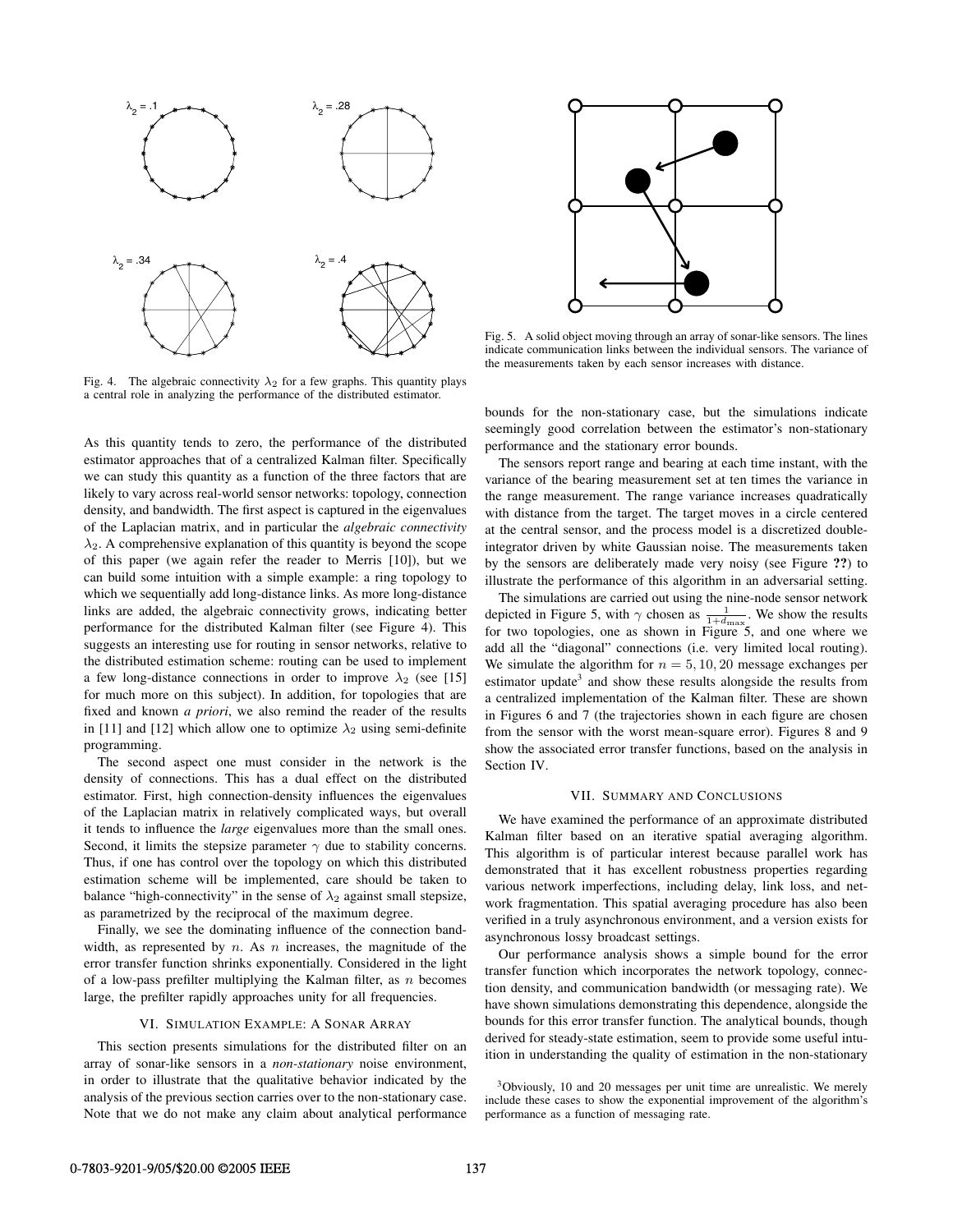

Fig. 6. The simulation results from the topology shown in Figure 5. The trajectory shown is the worst among all sensors, in the mean-square error sense. As the number of messages per unit time increases, the performance of the distributed estimator improves dramatically.



Fig. 7. The simulation results from the topology shown in Figure 5 with all "diagonal" connections added. Note that the improved communication topology has significantly improved the performance of the distributed estimation scheme.



Fig. 8. The bound on the error transfer function for the network depicted in Figure 5, in logarithmic scale. Note the drastic improvement in tracking low-frequency signals as  $n$  increases.



Fig. 9. The bound on the error transfer function for the network with "diagonal" connections. We see the same qualitative dependence on the number of message exchanges, but this network has significantly larger  $\lambda_2$ . This is verified by improved performance in the simulation results, as shown in Figure 7.

case. Further, the interpretation of the distributed estimator as a concatenation of an optimal filter with a low-pass prefilter provides additional intuition for the performance of distributed estimation as a function of the speed of the process dynamics. This is, we believe, a novel contribution to distributed estimation, which typically does not allow systematic analysis of performance under realistic network conditions. This kind of analysis and intuition may prove useful in the future for designers of large-scale sensor networks to be used for dynamic tracking applications.

The simulation results do not speak to the full power of this approach, in that this distributed filtering mechanism is naturally and simply scalable to arbitrarily large networks, while maintaining analytical performance bounds that are *directly related to the underlying sensor network*. Of course, bounds on the error transfer function are not necessarily appropriate for all applications of distributed estimation, but it is likely that this will be useful for distributed tracking applications where quantitative performance measures are essential.

#### **REFERENCES**

- [1] D.P. Spanos, R. Olfati-Saber, and R. M. Murray, "Distributed sensor fusion using dynamic consensus," *(To Appear) Proceedings of IFAC World Congress*, 2005.
- [2] B.S. Rao and H.F. Durrant-Whyte, "Fully decentralised algorithm for multisensor kalman filtering," *IEEE Proceedings-D*, 1991.
- [3] D. Estrin, R. Govindan, J. Heidemann, and S. Kumar, "Next century challenges: scalable coordination in sensor networks," *Proc. of Mob. Comp. and Net.*, 1999.
- [4] I. Akyildiz, W. Su, Y. Sankarasubramniam, and E. Cayirci, "A survey on sensor networks," *IEEE Communications Magazine*, pp. 102–114, August 2002.
- [5] F. Zhao, Jaewon Shin, and James Reich, "Information-driven dynamic sensor fusion," *IEEE Signal Processing*, 2002.
- [6] W. R. Heinzelman, J. Kulik, and H. Balakrishnan, "Adaptive protocols for information dissemination in wireless sensor networks," *Proc. of Mob. Comp. and Net.*, 1999.
- [7] R. Olfati-Saber and R. M. Murray, "Consensus problems in networks of agents with switching topology and time-delays," *IEEE Transactions on Automatic Control*, 2004.
- [8] A. Jadbabaie, J. Lin, and A. S. Morse, "Coordination of groups of mobile autonomous agents using nearest neighbor rules.," *Proceedings of the Conference on Decision and Control*, 2002.